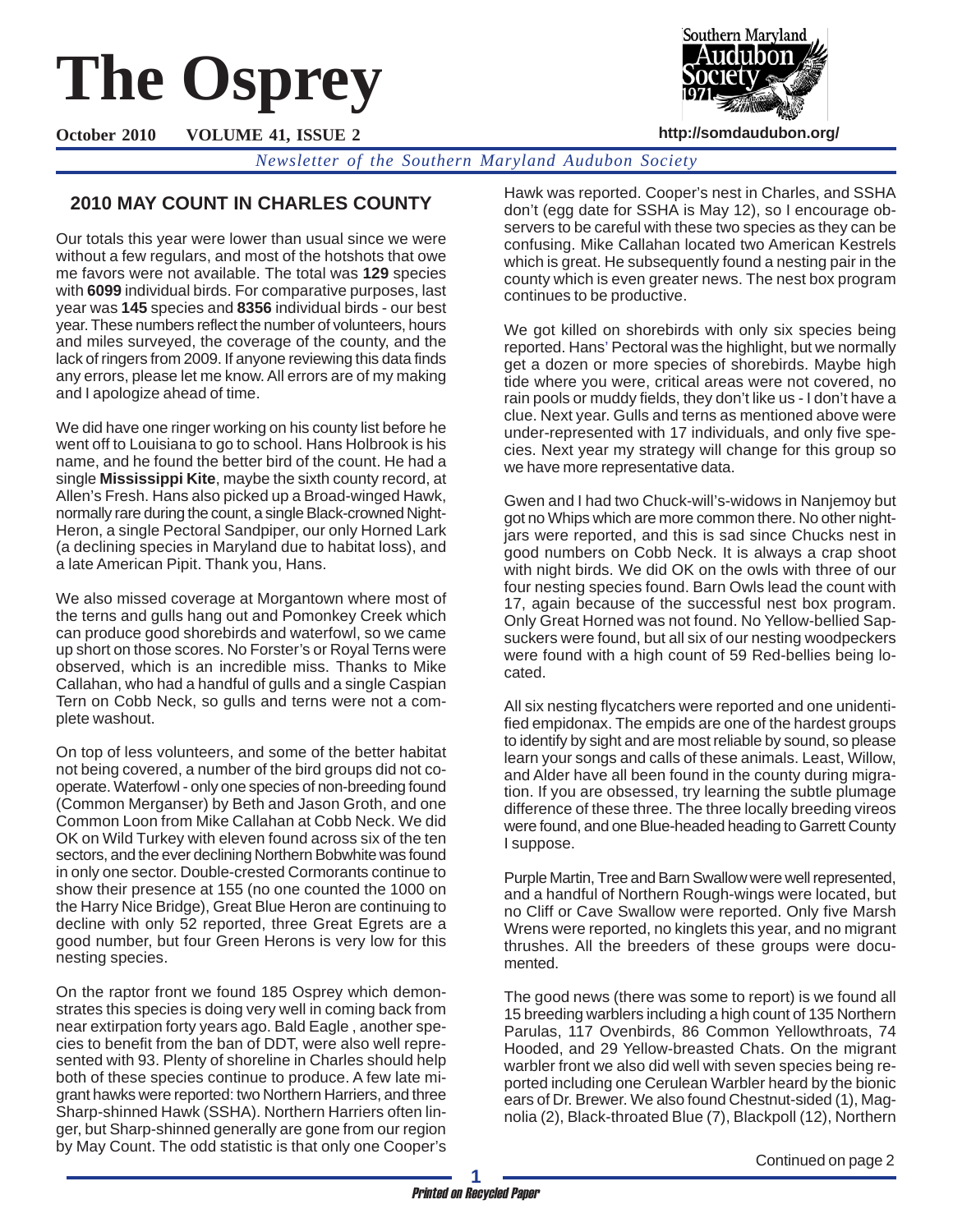Waterthrush (2), and one Canada. If only the ducks, shorebirds and a few others had cooperated!

On the sparrow front we had all nesting sparrows located with Chipping leading the score with 150, followed by 60 Eastern Towhee, 17 Song Sparrow, 11 Field Sparrow (low), and 6 Grasshopper (low). Late migrant sparrows were only represented by 4 Savannah sparrows at Allen's Fresh. No Swamp Sparrows were reported this year. Northern Cardinals put in a strong showing with 159, followed by 193 Indigo Buntings, and 26 Blue Grosbeaks. Both Tanagers reported in good numbers, as well as the blackbirds including a good count of seven Eastern Meadowlarks in four sectors.

With a bit of a change in the strategy for next year I am hopeful we will do better. Thank you all for once again helping on this important count. If you have any suggestions or questions, please send them to me. I will address all.

For a breakdown of species seen by each counter, go to this web link:

www.somdaudubon.org/files/ charlescountymaycount2010results.xls

George gmjett@comcast.net www.georgejett.net

## **COURT VICTORY GREETS RETURNING PLOVERS!**

*Judge upholds critical habitat designation for wintering shorebirds*

Summary:

A federal judge today ruled in favor of designating critical habitat areas for the wintering Piping Plover in North Carolina in compliance with the Endangered Species Act (ESA).

Defenders of Wildlife and the National Audubon Society, represented by the Southern Environmental Law Center, intervened in the case on behalf of the Interior Department and U.S. Fish and Wildlife Service.

The Piping Plover has been listed as a threatened species under the ESA since 1986. The beaches of North Carolina play a vital role in all stages of their life cycle.

WASHINGTON (August 17, 2010) – The following are statements from Defenders of Wildlife, the National Audubon Society and the Southern Environmental Law Center:

"Cape Hatteras is unique. It's one of the few places on the east coast that hosts Piping Plover activity all year round," said Jason Rylander, staff attorney for Defenders of Wildlife. "Critical habitat designation will provide a crucial, additional layer of protection throughout the year."

"This is a great victory for Piping Plovers and reaffirms the importance of Cape Hatteras National Seashore for this threatened species." said Walker Golder, deputy director of Audubon North Carolina.

"The decision completely affirms the Fish and Wildlife Service's efforts to designate habitat necessary for recovery of the Piping Plover," said Julie Youngman, senior attorney at the Southern Environmental Law Center. "The additional legal protection for this threatened species comes at a critical time for its survival."

###

*Defenders of Wildlife is dedicated to the protection of all native animals and plants in their natural communities. With more than 1 million members, supporters and subscribers, Defenders of Wildlife is a leading advocate for innovative solutions to safeguard our wildlife heritage for generations to come. www.defenders.org*

Media Contact:

Jason Rylander, Defenders of Wildlife, (202) 486-8650, jrylander@defenders.org Kathleen Sullivan, SELC, ksullivan@selcnc.org Walker Golder, Audubon North Carolina, (910) 686-7527, wgolder@audubon.org

# **BUY A DUCK STAMP "CACHET" TO SUP-PORT GULF COAST RESTORATION**

*(from The Flyer, the newsletter of the National Wildlife Refuge Association)*

Last month, Interior Secretary Ken Salazar unveiled a special envelope to be sold with the newest Federal Duck Stamp, with the proceeds to be used to benefit Gulf Coast restoration.

The "cachet" features a stunning silk-rendered image of St. Marks NWR on the Gulf Coast of Florida, taken by NWRA Refuge Photo Contest runner-up David Moynahan. The Federal Duck Stamp itself features an American Wigeon by Maryland artist Robert Bealle. The special envelope was unveiled at an event in Memphis, with attendees including Secretary of the Interior Ken Salazar, CEO of Ducks Unlimited and former Director of the U.S. Fish and Wildlife Service Dale Hall, and NWRA President Evan Hirsche, and included a field trip to nearby Wapanocca NWR.

The Migratory Bird Hunting and Conservation Stamp, also known as the "Duck Stamp," was established in 1934 during the presidency of Franklin D. Roosevelt as a federal waterfowl-hunting license whose proceeds went to buy wetlands for duck conservation on national wildlife refuges. Today, the Duck Stamp still protects waterfowl habitat but also serves a much larger purpose and is one of the most successful conservation programs in America. Ninety-eight cents out of every dollar generated by the sale of these stamps goes directly to acquire wetland habitat for the National Wildlife Refuge System. Since it started, over \$750 million has been raised to protect over 5.3 million acres of wetland and grassland habitat!

The Federal Duck Stamp and Limited Edition Cachet can be purchased for \$25 at http://www.duckstamp.com.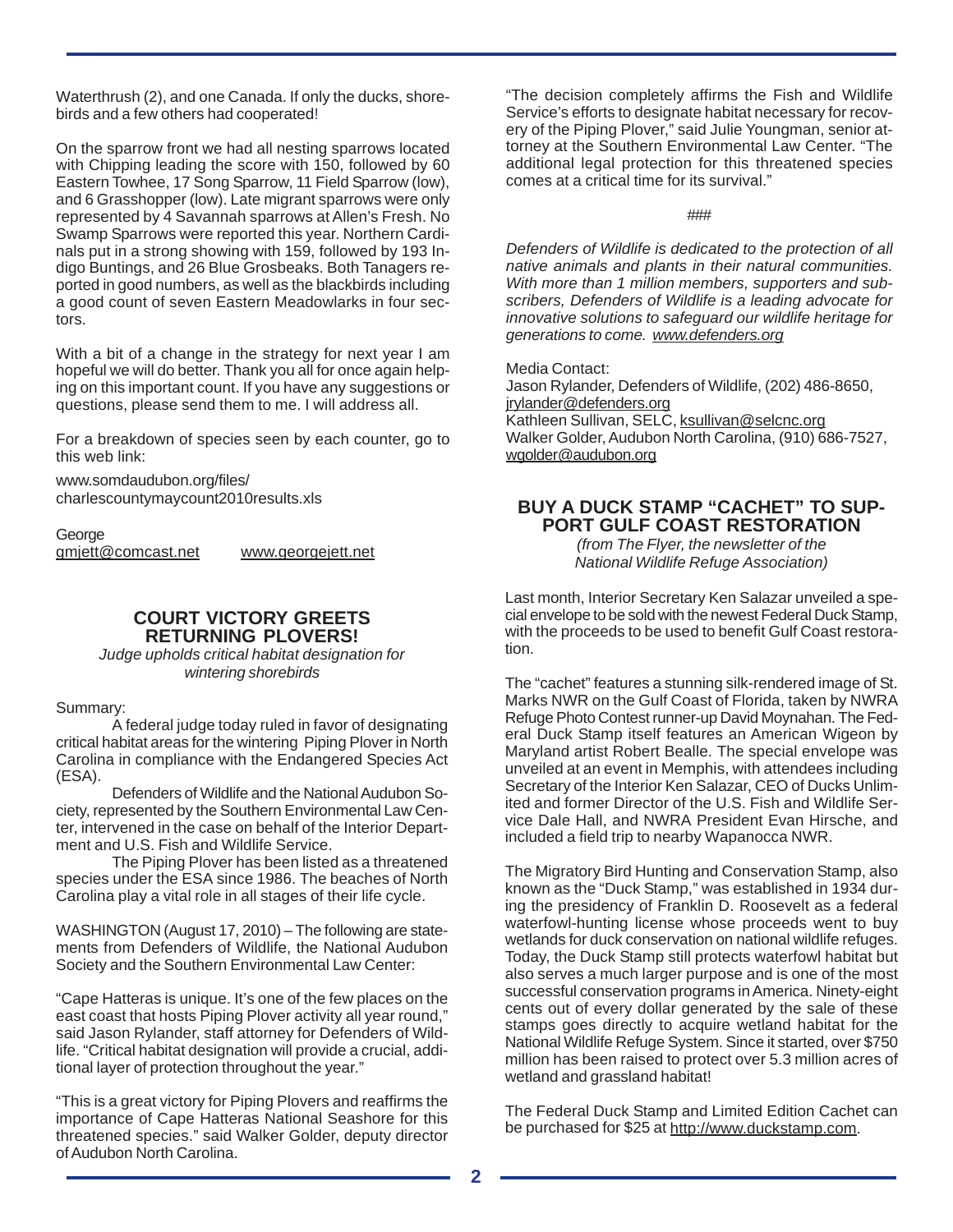# **CLIMATE CHANGE IMPLICATED IN DE-CLINE OF HORSESHOE CRABS DECLINE MAY AFFECT AT-RISK SHOREBIRDS**

| Catherine Puckett 352-264-3532 | cpuckett@usgs.gov           |
|--------------------------------|-----------------------------|
| Tim King                       | 304-724-4450 tking@usgs.gov |

**LEETOWN, W. Va. —** A distinct decline in horseshoe crab numbers has occurred that parallels climate change associated with the end of the last Ice Age, according to a study that used genomics to assess historical trends in population sizes.

The new research also indicates that horseshoe crabs numbers may continue to decline in the future because of predicted climate change, said Tim King, a scientist with the U.S. Geological Survey and a lead author on the new study published in *Molecular Ecology*.

While the current decline in horseshoe crabs is attributed in great part to overharvest for fishing bait and for the pharmaceutical industry, the new research indicates that climate change also appears to have historically played a role in altering the numbers of successfully reproducing horseshoe crabs. More importantly, said King, predicted future climate change, with its accompanying sea-level rise and water temperature fluctuations, may well limit horseshoe crab distribution and interbreeding, resulting in distributional changes and localized and regional population declines, such as happened after the last Ice Age.

"Using genetic variation, we determined the trends between past and present population sizes of horseshoe crabs and found that a clear decline in the number of horseshoe crabs has occurred that parallels climate change associated with the end of the last Ice Age," said King.

The research substantiated recent significant declines in all areas where horseshoe crabs occur along the West Atlantic Coast from Maine to Florida and the eastern Gulf of Mexico, with the possible exception of a distinct population along the Yucatan Peninsula of Mexico

These findings, combined with the results of a 2005 study by King and colleagues, have important implications for the welfare of wildlife that rely on nutrient-rich horseshoe crab eggs for food each spring.

For example, Atlantic loggerhead sea turtles, which used to feed mainly on adult horseshoe crabs and blue crabs in Chesapeake Bay, already have been forced to find other less suitable sources of food, perhaps contributing to declines in Virginia's sea turtle abundance. Additionally, horseshoe crab eggs are an important source of food for millions of migrating shorebirds. This is particularly true for the red knot, an at-risk shorebird that uses horseshoe crab eggs at Delaware Bay to refuel during its marathon migration of some 10,000 miles. Since the late 1990s, both horseshoe crabs and red knot populations in the Delaware Bay area have declined, although census numbers for horseshoe crabs have increased incrementally recently.

"Population size decreases of these ancient mariners have implications beyond the obvious," King said. "Genetic diversity is the most fundamental level of biodiversity, providing the raw material for evolutionary processes to act upon and affording populations the opportunity to adapt to their surroundings. For this reason, the low effective population sizes indicated in the new study give one pause."

These studies should help conservation managers make better-informed decisions about protecting horseshoe crabs and other species with a similar evolutionary history. For example, the 2005 study indicated males moved between bays but females did not, suggesting management efforts may best be targeted at local populations instead of regional ones since an absence of enough females may result in local extinctions.

"Consequently, harvest limitations on females in populations with low numbers may be a useful management strategy, as well as relocating females from adjacent bays to help restore certain populations," King said. "Both studies highlight the importance of considering both climatic change and other human-caused factors such as overharvest in understanding the population dynamics of this and other species."

## **Background on Horseshoe Crabs**

Horseshoe crabs are not crabs at all  $-$  in fact, they are more closely related to spiders, ticks and scorpions. While historically horseshoe crabs have been used in fertilizer, most horseshoe crab harvest today comes from the fishing industry, which uses the crab as bait, and the pharmaceutical industry, which collects their blood for its clotting properties. While the crabs are returned after their blood is taken, the estimated mortality rate for bled horseshoe crabs can be as high as 30 percent.

The research, *Population dynamics of American horseshoe crabs—historic climatic events and recent anthropogenic pressures,* was published in the June issue of *Molecular Ecology* and was authored by Søren Faurby (Aarhus University, Denmark), Tim King, Matthias Obst (University of Gothenburg, Sweden) and others.

The 2005 study, *Regional differentiation and sex-biased dispersal among populations of the horseshoe crab* (Limulus polyphemus), was published in the *Transactions of the American Fisheries Society* and authored by Tim King, Mike Eackles Adrian Spidle (USGS) and Jane Brockman (University of Florida).

## **Photos for this release:**

Visit: http://gallery.usgs.gov/tags/NR2010\_08\_30 for all available photos.

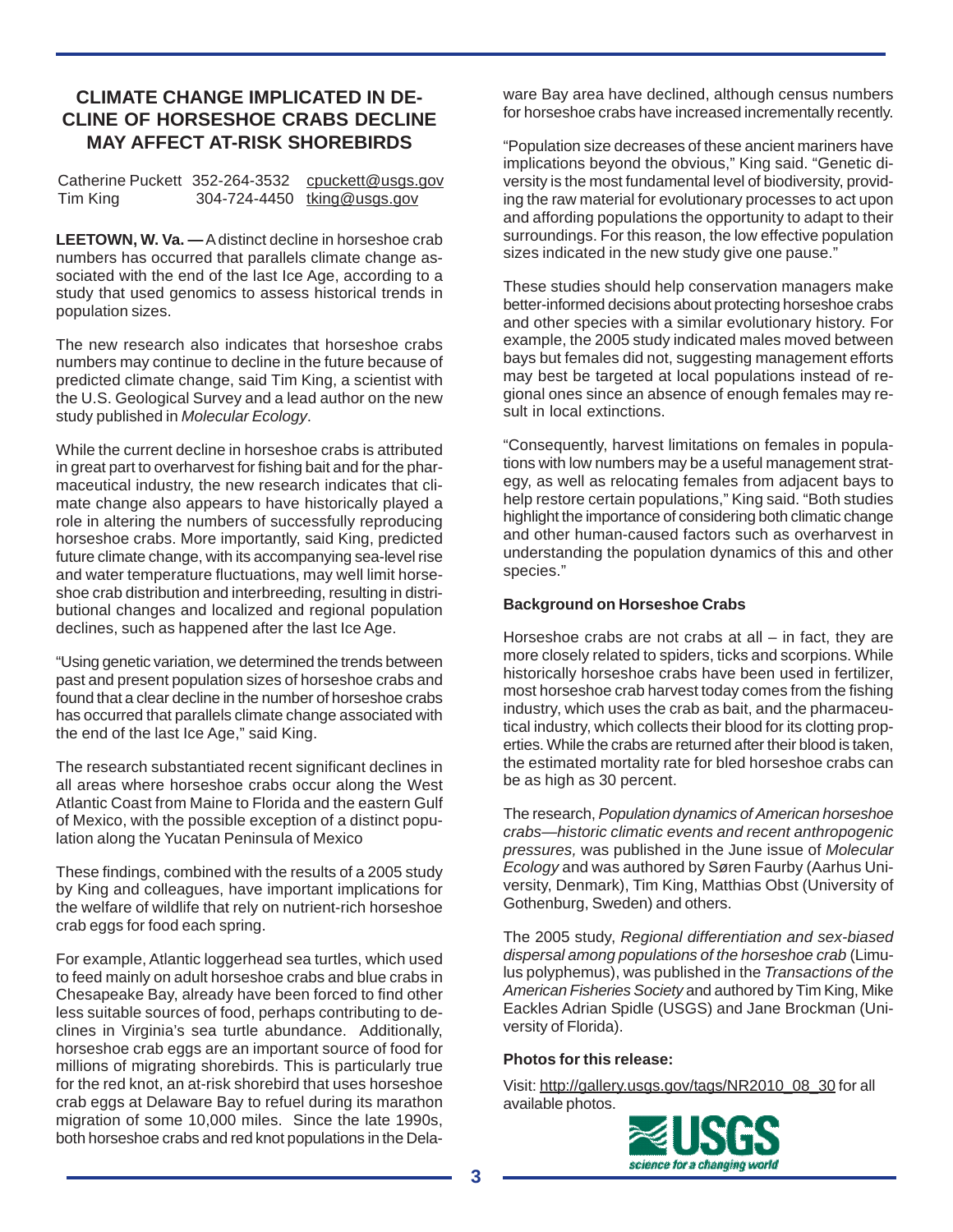# **WELCOME, NEW MEMBERS!**

Adams, Valley Lee Gail Anderson, Dunkirk Barbara Barrett, Lusby Jane Beard, Dunkirk Jennifer Bignell, Lusby Gloria Bilinski, Waldorf Kenneth Bowen, Prince Frederick Michelle Carns, Waldorf Diana Clark, Dunkirk Shirley Cobb, Hollywood Rose Curtis, Solomons Gordon Dewey, Lusby Lauren Dwyer, Fort Washington Brenda Foley, Prince Frederick Patricia Gronert, Lexington Pk Joan Huntt, Waldorf Romaine Johnson, Mechanicsville Marguerite Kates, Dunkirk Sylvia Laurie, Owings Rose Long, Clinton Muehlfeld Family, Waldorf Lillian Niederer, Solomons Robert Pepper, La Plata Christine Perkins, Leonardtown Janet Perryman, Hollywood Susan Pinales, Dunkirk Charles Pinto, Lexington Park Amy Plummer, Huntingtown Eileen Pumphrey, Chesapeake Bach Mary Reeves, Port Tobacco Shelley Robinson, Leonardtown Dorotha Saine, La Plata Kate Samworth, Accokeek Ronald Shaffer, Oxon Hill Sheila Smith, Port Tobacco Kathryn Todd, Waldorf Gail Walker, Waldorf Kay Wirth, Lusby Deborah Wisniewski, Huntingtown Judy Wondoloski, Dunkirk Diane Zeagler, California

# **THANKS TO A COMMITTED VOLUNTEER**

I want to extend thanks to Heather Burk, Director and our Adopt-A-Raptor Chairperson, for her years spent helping decide the business of our group and heading the important fundraiser for SMAS.

Heather is relocating soon and will have to resign from her positions. She provided helpful input SMAS at the board meetings, planned to lead field trips, manned our information booth, updated the Adopt-A-Raptor system and finetuned our adoption certificates into a very professional document.

So thanks again to Heather. We hope someone will want to step up and replace her in one or both of the vacant positions.

# **FOSTER PARENTS NEEDED**



Southern Maryland Audubon Society sponsors the banding of nestling birds of prey, or raptors, with serially numbered aluminum bands in cooperation with the Bird Banding Laboratory of the U. S. Department of the Interior, as part of our bird research and conservation activities in Southern Maryland. Limited numbers

of Osprey and Barn Owl nestlings become available each year for adoption. The gift of \$10 for an Osprey adoption, or of \$25 for a Barn Owl adoption, contributes to a special fund for the support of raptor research and raptor conservation projects. The foster parent receives:

- A certificate of adoption with the number of the U. S. Department of the Interior band, and the location and date of the banding.
- Information on the ecology and migration patterns of the species, photo of a fledgling, and any other information on whereabouts or fate of the bird that may be available.

#### Interested?

Here's how to become a foster parent of an Osprey or a Barn Owl. Send \$10.00 for each Osprey, \$25 for each Barn Owl, or \$35 for each American

Kestrel to:

**SMAS P.O. Box 181 Bryans Road, MD 20616**



| $\mathbf{v}$                          |  |  |  |  |
|---------------------------------------|--|--|--|--|
| Name:                                 |  |  |  |  |
|                                       |  |  |  |  |
| Address:                              |  |  |  |  |
|                                       |  |  |  |  |
|                                       |  |  |  |  |
|                                       |  |  |  |  |
| I wish to adopt (check one):          |  |  |  |  |
| $($ # of) Osprey, \$10.00 each        |  |  |  |  |
| (# of) Barn Owl, \$25.00 each         |  |  |  |  |
| (# of) American Kestrel, \$35.00 each |  |  |  |  |
| <b>Amount Enclosed:</b>               |  |  |  |  |
| (Make checks payable to:              |  |  |  |  |
| Southern Maryland Audubon Society)    |  |  |  |  |

*ADOPT A RAPTOR*

Bob Lukinic, President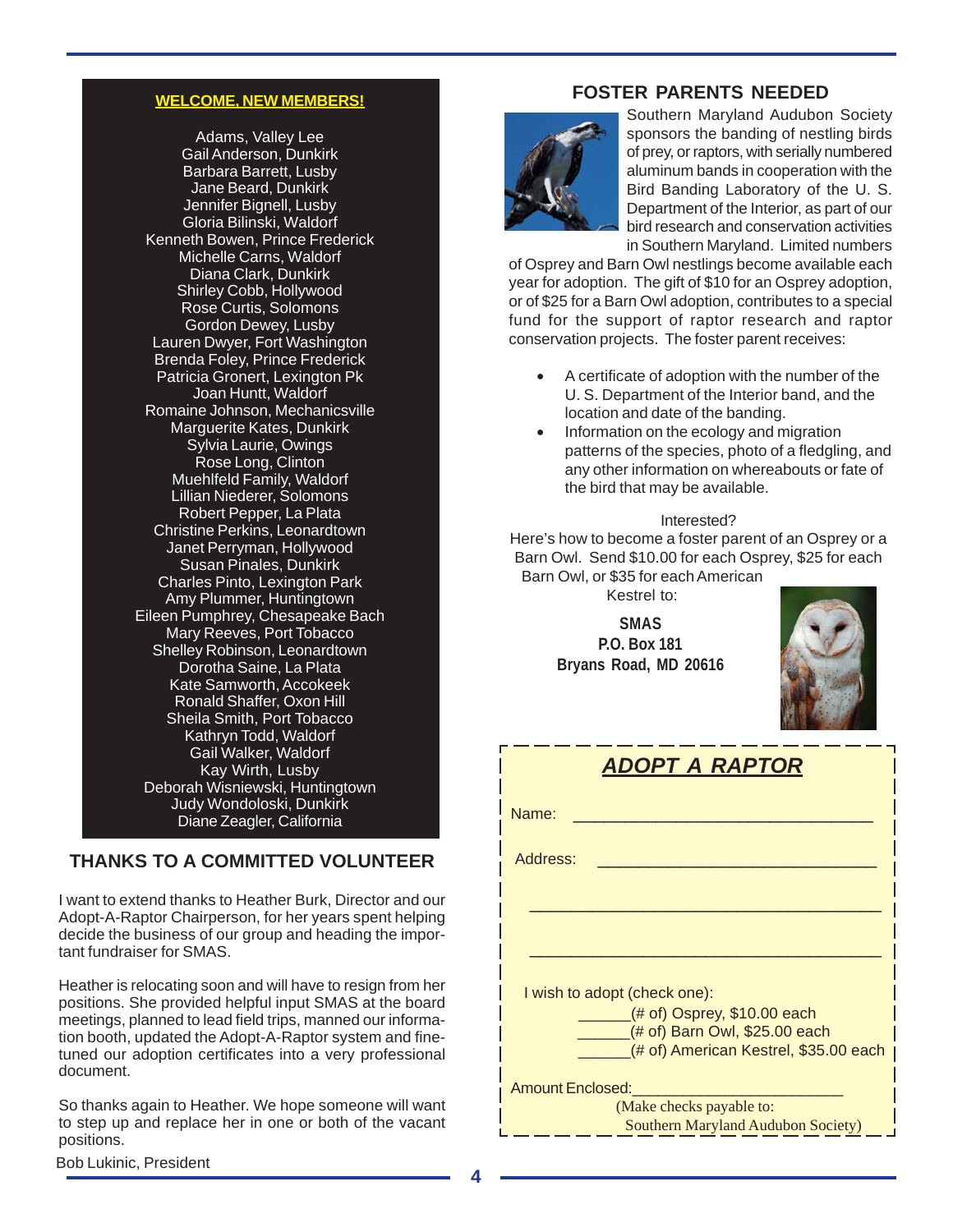# **AUDUBON GULF RECOVERY EFFORT TO RECEIVE \$200K FROM MEMBERS PROJECT®**

**New York, NY, August 30, 2010 -** Thanks to our committed supporters, Audubon has been voted the winning charity in the environment and wildlife category in the latest round of the Members Project® program. The \$200,000 in funding we will receive will help Audubon fulfill its conservation mission and make a difference for the birds, ecosystem and communities affected by the Gulf Oil Spill. Thank you for casting your votes and making it possible for us to win this vital support.

You can still help us in other ways. Get involved by volunteering or making a donation through Members Project. Your time and contribution can make a big impact for us.

We're proud to be a part of Members Project, a partnership between American Express and TakePart to help people everywhere support charitable organizations. Everyone can make a difference. It takes just a small step to begin.



Brown Pelican Photo by Bill Hubick

For more information on Members Project, go to: http://www.takepart.com/membersproject Copyright 2010 National Audubon Society, Inc.

## Events continued from page 6

#### October 16 - Saturday 8 AM – noon *Youths especially welcome!* **Chapman's Landing, Mt. Aventine Area, Charles Co. - Field Trip** "Birding for All Levels"

Leader: Heather Burk (870-562-1004, hlburk2000@vahoo.com).

Half-day trip for hawks, sparrows, woodpeckers, and early waterfowl. Great for beginning birders! This is the newly preserved historic and environmentally rich state park. Forests, fields and extensive marsh on the Potomac shoreline. Historic home (not open to the public) dates from 1830. Take Rt. 210 to Chapman's Landing Road between Bryans Road and Indian Head. At the Mt. Aventine site, park outside the gate. RSVP required.

#### **NOVEMBER 3 – WEDNESDAY – 7:30 p.m.**

Spring Dell Center, Charles County 6040 Radio Station Road, La Plata, MD 20646 *"Rhapsody in Blue"*

MIDDLETON EVAN, *Photographer* Renowned Maryland Photographer Middleton Evans has been photographing Maryland scenery and people for over twenty years. In 1998 he began an extraordinary 10-day Florida bird marathon that served as the genesis of *Rhapsody in Blue*, an epic five-year adventure including 33 trips all over North America in search of miraculous encounters with native waterbirds. This talk is based on the wonderful photographs and stories included in his book.

## **RENEW CHAPTER-ONLY MEMBERSHIP**

**If your Program mailing label had 6/10 after your name, it is time to renew your SMAS Chapter-Only Membership. Please use the form in the Osprey. We hope to avoid having to send a reminder by snail mail!**

**Thanks for your continued support.**

#### ○○○○○○○○○○○○○○○○○○○○○○○○○○○○○○○○○○○○○○○○○○○○ ○○○○○○○○○○○○○○○○○○○○○○○○ **MEMBERSHIP APPLICATION**

- Please enroll me as a member of the Audubon Family and **the Southern Maryland Audubon Society**. I will receive the chapter newsletter, *The Osprey*, and all my dues will support environmental efforts in Southern Maryland.
- Please enroll me as a member of **the National Audubon Society**. My membership will also include membership in the Southern Maryland Audubon Society. I will receive National's *Audubon Magazine*, the chapter newsletter, and support national and local environmental causes. A fraction of my dues will be returned to the local chapter.

| Name |                                                                                                                                                                   | <b>Address</b> |  |
|------|-------------------------------------------------------------------------------------------------------------------------------------------------------------------|----------------|--|
| City | State                                                                                                                                                             | $\angle 1D$    |  |
|      | I DO $\Box$ do NOT $\Box$ wish to receive <i>The Osprey</i> electronically. My e-mail address is:<br>(electronic delivery saves SMAS printing and mailing costs.) |                |  |

| <b>Chapter-Only Dues</b> (new/renewal)<br>Make check payable to Southern Maryland Audubon Society |                                                                                                                                                                                                                                                                                                                                                                                         | National Dues, Make check payable to<br>National Audubon Society -- Chapter code #C9ZL000Z           |      |  |
|---------------------------------------------------------------------------------------------------|-----------------------------------------------------------------------------------------------------------------------------------------------------------------------------------------------------------------------------------------------------------------------------------------------------------------------------------------------------------------------------------------|------------------------------------------------------------------------------------------------------|------|--|
| ப                                                                                                 | Individual/Family<br>$1 \text{yr}$ \$20 $\_\text{2yr}$ \$38 $\_\text{3yr}$ \$56                                                                                                                                                                                                                                                                                                         | Introductory Offer - 1 year \$20<br>ப                                                                |      |  |
|                                                                                                   | Senior/Student<br>$\frac{1}{\sqrt{5}}$ 15 $\frac{2}{\sqrt{5}}$ $\frac{2}{\sqrt{5}}$ $\frac{1}{\sqrt{5}}$ $\frac{1}{\sqrt{5}}$ $\frac{1}{\sqrt{5}}$ $\frac{1}{\sqrt{5}}$ $\frac{1}{\sqrt{5}}$ $\frac{1}{\sqrt{5}}$ $\frac{1}{\sqrt{5}}$ $\frac{1}{\sqrt{5}}$ $\frac{1}{\sqrt{5}}$ $\frac{1}{\sqrt{5}}$ $\frac{1}{\sqrt{5}}$ $\frac{1}{\sqrt{5}}$ $\frac{1}{\sqrt{5}}$ $\frac{1}{\sqrt{5$ | Senior/Student                                                                                       | \$15 |  |
| ப                                                                                                 | Senior (over 62) $$250$                                                                                                                                                                                                                                                                                                                                                                 | Mail to: Southern Maryland Audubon Society, Attn: Membership<br>P.O.Box 181<br>Bryans Road, MD 20616 |      |  |